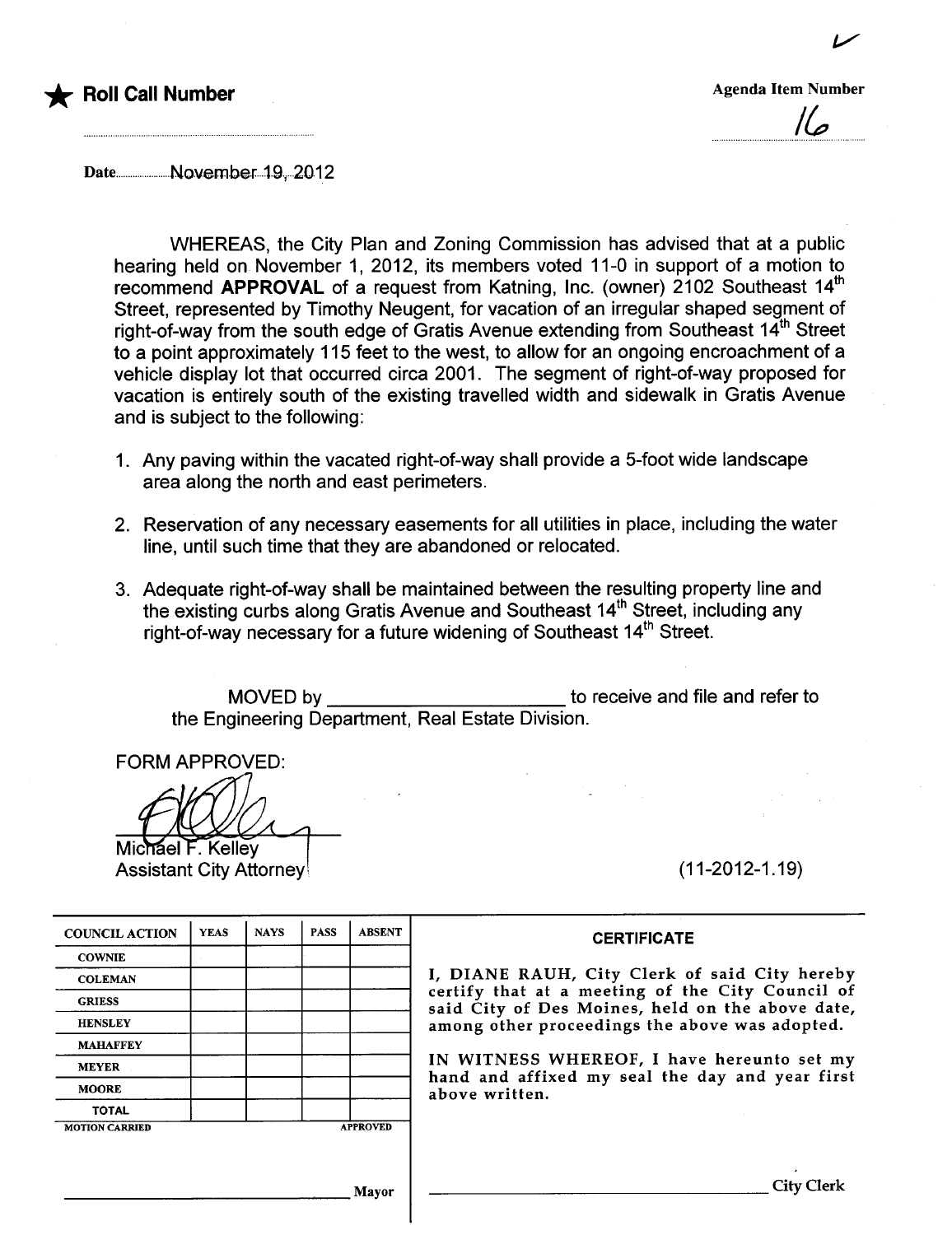November 7,2012

, ~ ~::~:1 I fa

 $\overline{\phantom{0}}$ 

 $>1.1$ 

Honorable Mayor and City Council City of Des Moines, Iowa

Members:

Communication from the'City Plan and Zoning Commission advising that at their meeting held November 1,2012, the following action was taken regarding a request from Katning, Inc. (owner) 2102 Southeast 14<sup>th</sup> Street, represented by Timothy Neugent, for vacation of an irregular shaped segment of right-of-way from the south edge of Gratis Avenue extending from Southeast  $14<sup>th</sup>$  Street to a point approximately 115 feet to the west. (11-2012-1.19)

## COMMISSION RECOMMENDATION:

After public hearing, the members voted 11-0 as follows:

| Yes | <b>Nays</b> | Pass | Absent |
|-----|-------------|------|--------|
| Χ   |             |      |        |
| Χ   |             |      |        |
| Χ   |             |      |        |
|     |             |      | Х      |
| Χ   |             |      |        |
|     |             |      | х      |
| Χ   |             |      |        |
| Χ   |             |      |        |
| Χ   |             |      |        |
| Χ   |             |      |        |
| Χ   |             |      |        |
| Χ   |             |      |        |
| Χ   |             |      |        |
|     |             |      |        |

APPROVAL of the requested vacation subject to the following:

- 1. Any paving within the vacated right-of-way shall provide a 5-foot wide landscape area along the north and east perimeters.
- 2. Reservation of any necessary easements for all utilities in place, including the water line, until such time that they are abandoned or relocated.
- 3. Adequate right-of-way shall be maintained between the resulting property line and the existing curbs along Gratis Avenue and Southeast 14<sup>th</sup> Street, including any right-of-way necessary for a future widening of Southeast  $14<sup>th</sup>$ Street.

# STAFF RECOMMENDATION TO THE P&Z COMMISSION

Staff recommends approval of the requested vacation subject to the following:

1. Any paving within the vacated right-of-way shall provide a 5-foot wide landscape area along the north and east perimeters.



CITY PLAN AND ZONING COMMISSION ARMORY BUILDING 602 ROBERT D, RAY DRIVE DES MOINES, IOWA 50309 -1881 (515) 283-4182

> ALL-AMERICA CITY 1949,1976,1981 2003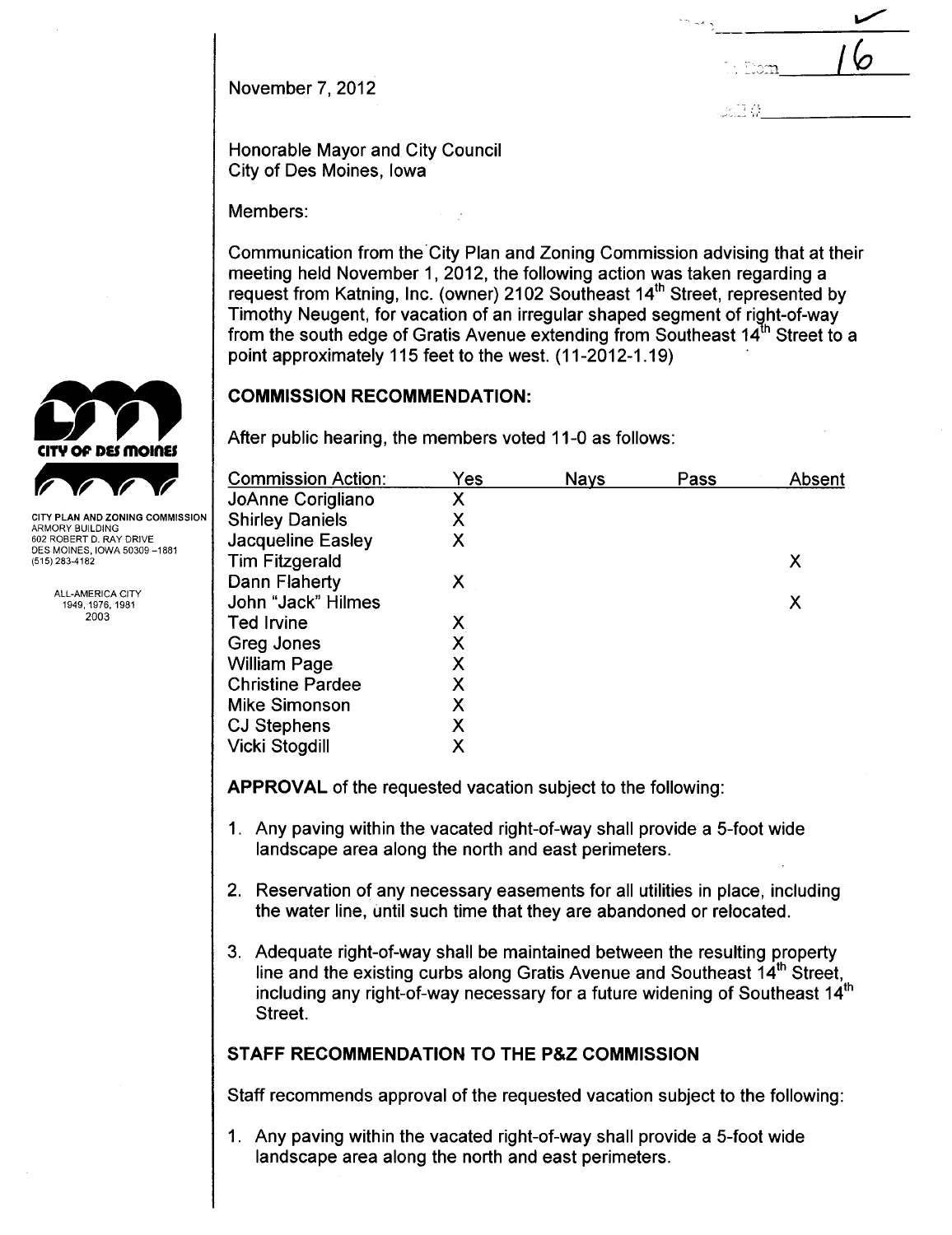2. Reservation of any necessary easements for all utilities in place, including the water line, until such time that they are abandoned or relocated.

 $\epsilon = 1.5^{\circ}$ 

3. Adequate right-of-way shall be maintained between the resulting property line and the existing curbs along Gratis Avenue and Southeast 14<sup>th</sup> Street, including any right-ofway necessary for a future widening of Southeast 14<sup>th</sup> Street.

#### Written Responses

2 In Favor

o In Opposition

#### STAFF REPORT

### i. GENERAL INFORMATION

1. Purpose of Request: The request would allow the adjoining property (2102 Southeast 14<sup>th</sup> Street) to acquire a portion of Gratis Avenue right-of-way that includes paving and landscaping. The improvements within the right-of-way have been used in common with a vehicle display lot on the adjoining property since approximately 2001. No permits or certificates of occupancy were required for the adjoining property at that time since a vehicle display lot was a permitted use so long as the property provided the minimum required 5-foot landscaped setback along front property lines. It was only recently discovered that a portion of the existing pavement and the required landscaping are within Gratis Street right-of-way.

The structure on the property (currently known as 2102 Southeast 14<sup>th</sup> Street) was developed in accordance with a Site Plan approved July 5, 1996 for a property formerly known as 1231 Gratis Avenue. A Certificate of Occupancy was issued to Bill Polson on April 1, 1998 to allow this building to be occupied as an "auction assembly" use. The 2000 aerial photograph shows this use, as well as a tavern structure on the parcel adjacent to the east that was built up to the front property lines along Southeast  $14<sup>th</sup>$  Street and Gratis Avenue. The 2002 aerial photograph shows that the tavern building on the east parcel was demolished and replaced with a parking lot, and the two parcels were combined. The 2002 aerial photograph also shows the parking lot in its current configuration encroaching into Gratis Street right-of-way. No new Certificate of Occupancy was necessary when the property converted to a vehicle display lot use from auction assembly and tavern uses.

The annual "Polk City Directories" list 2102 Southeast 14<sup>th</sup> Street as occupied by "Cheers" until 2000. The 2001 (and subsequent) Polk City Directories list 2102 Southeast 14<sup>th</sup> Street as occupied by Des Moines Auto Sales or Americ Auto.

If the requested right-of-way is vacated and assembled with the adjoining property, the applicant must maintain a 5-foot wide landscaped setback between the resulting property line and the edge of the pavement. If the requested right-of-way is not vacated and assembled with the adjoining property, the applicant must remove the paving within the public right-of-way and the paving within 5 feet of the existing property line.

The existing paving is located 19 feet south of the curb along Gratis Avenue and 20 feet west of the curb along Southeast 14<sup>th</sup> Street. Since the vacation would include the required 5-foot landscape area surrounding the parking lot, the resulting property line would be located approximately 14 feet south of the curb along Gratis Avenue and 15 feet west of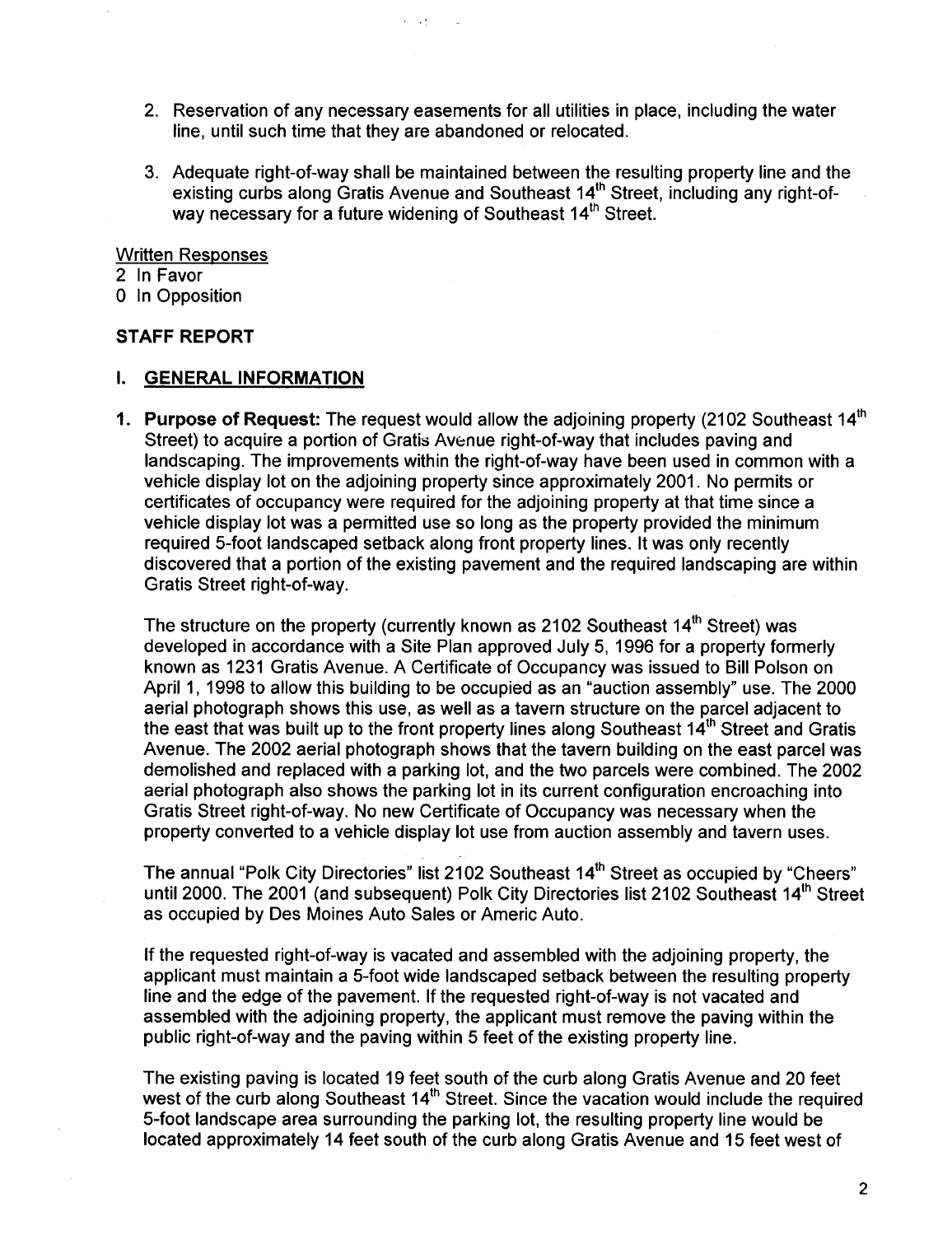the curb along Southeast 14<sup>th</sup> Street.

- 2. Size of Site: Triangular area measuring approximately 115 feet by 25 feet (1,438 square feet).
- 3. Existing Zoning (site): "C-2" General Retail and Highway-Oriented Commercial District, with "VDL" Vehicle Display Lot and "GGP" Gambling Games Prohibition Overlay Districts.
- 4. Existing Land Use (site): Right-of-way that contains a 5-foot wide landscaped area and approximately 430 square feet of paving. The paving is located 19 feet south of the curb along Gratis Avenue and 20 feet west of the curb along Southeast 14<sup>th</sup> Street.
- 5. Adjacent Land Use and Zoning:

North - "R1-60", Use are a single-family dwelling and vacant land.

South - "R1-60", Use is a vacant land.

East  $-$  "R1-60", Use are single-family dwellings.

West - "R1-60", Uses are a single-family dwellings and vacant land.

- 6. General Neighborhood/Area Land Uses: The subject portion of undeveloped 24<sup>th</sup> Drive right-of-way is located in a low-density residential area.
- 7. Applicable Recognized Neighborhood(s): The subject property is located in the Indianola Hills neighborhood. The Indianola Hills was notified of the Commission meeting by mailing of the Preliminary Agenda on October 12, 2012. Additionally, on October 22, 2012, separate notifications of the hearing were mailed to the neighborhood association contact and the primary titleholder on file with the Polk County Assessor for each property adjacent to the right-of-way. A Final Agenda was mailed to the neighborhood association on October 26,2012.

All agendas and notices are mailed to the primary contact(s) designated by the recognized neighborhood association to the City of Des Moines Neighborhood Development Division. The Ingersoll Hills Neighborhood Association notices were mailed to Nancy Watson, 326 East Broad Street, Des Moines, IA 50315.

- 8. Relevant Zoning History: On September 28,2009, the City Council rezoned the properties along Southeast 14<sup>th</sup> Street to the Vehicle Display Lot Overlay District. However, the requested vacation of right-of-way to allow retention of an existing portion of a vehicle display lot is not considered an expansion.
- 9. 2020 Community Character Land Use Plan Designation: Commercial Corridor: Small-Scale Strip Development.
- 10. Applicable Regulations: The Commission reviews all proposals to vacate land dedicated for a specific public purpose, such as for streets and parks, to determine whether the land is still needed for such purpose or may be released (vacated) for other use. The recommendation of the Commission is forwarded to the City CounciL.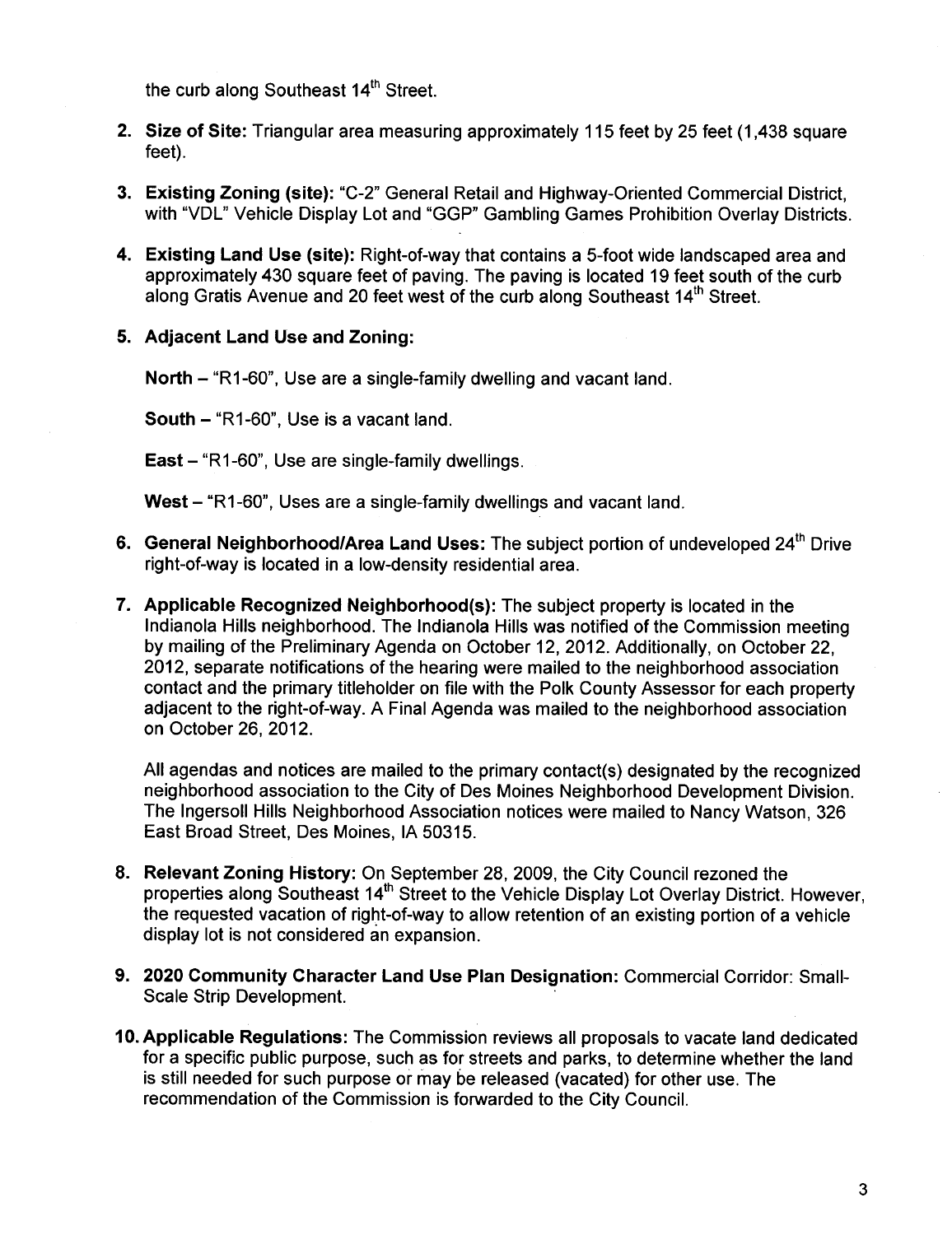# II. ADDITIONAL APPLICABLE INFORMATION

- 1. Utilties: An easement must be provided for the existing water line along Gratis Avenue. Easements must also be provided for any other existing utilities until such time they are relocated at the applicant's expense.
- 2. Access/Traffic: The requested vacation would not adversely impact the surrounding street network so as adequate right-of-way is maintained between the resulting property line and the existing curbs along Gratis Avenue and Southeast 14<sup>th</sup> Street.

The City's Traffic & Transportation Division has indicated that in the future, Southeast 14<sup>th</sup> Street may be widened to three lanes in each direction. Therefore, it may be necessary retention of the right-of-way within 25 feet of the west curb along Southeast 14<sup>th</sup> Street. The paving and required landscaping within this area could potentially be leased to the adjoining property.

## SUMMARY OF DISCUSSION

There was no discussion

## CHAIRPERSON OPENED THE PUBLIC HEARING

There was no one to speak in favor or in opposition of the applicant's request

## CHAIRPERSON CLOSED THE PUBLIC HEARING

## COMMISSION ACTION:

Shirlev Daniels moved staff recommendation to approve the requested vacation subject to the following:

- 1. Any paving within the vacated right-of-way shall provide a 5-foot wide landscape area along the north and east perimeters.
- 2. Reservation of any neæssary easements for all utilties in place, including the water line, until such time that they are abandoned or relocated.
- 3. Adequate right-of-way shall be maintained between the resulting property line and the existing curbs along Gratis Avenue and Southeast 14<sup>th</sup> Street, including any right-ofway necessary for a future widening of Southeast 14<sup>th</sup> Street.

Motion passed 11-0.

Respectfully submitted,

Michael Ludwig, AICP Planning Administrator

MGL:clw **Attachment**  / Le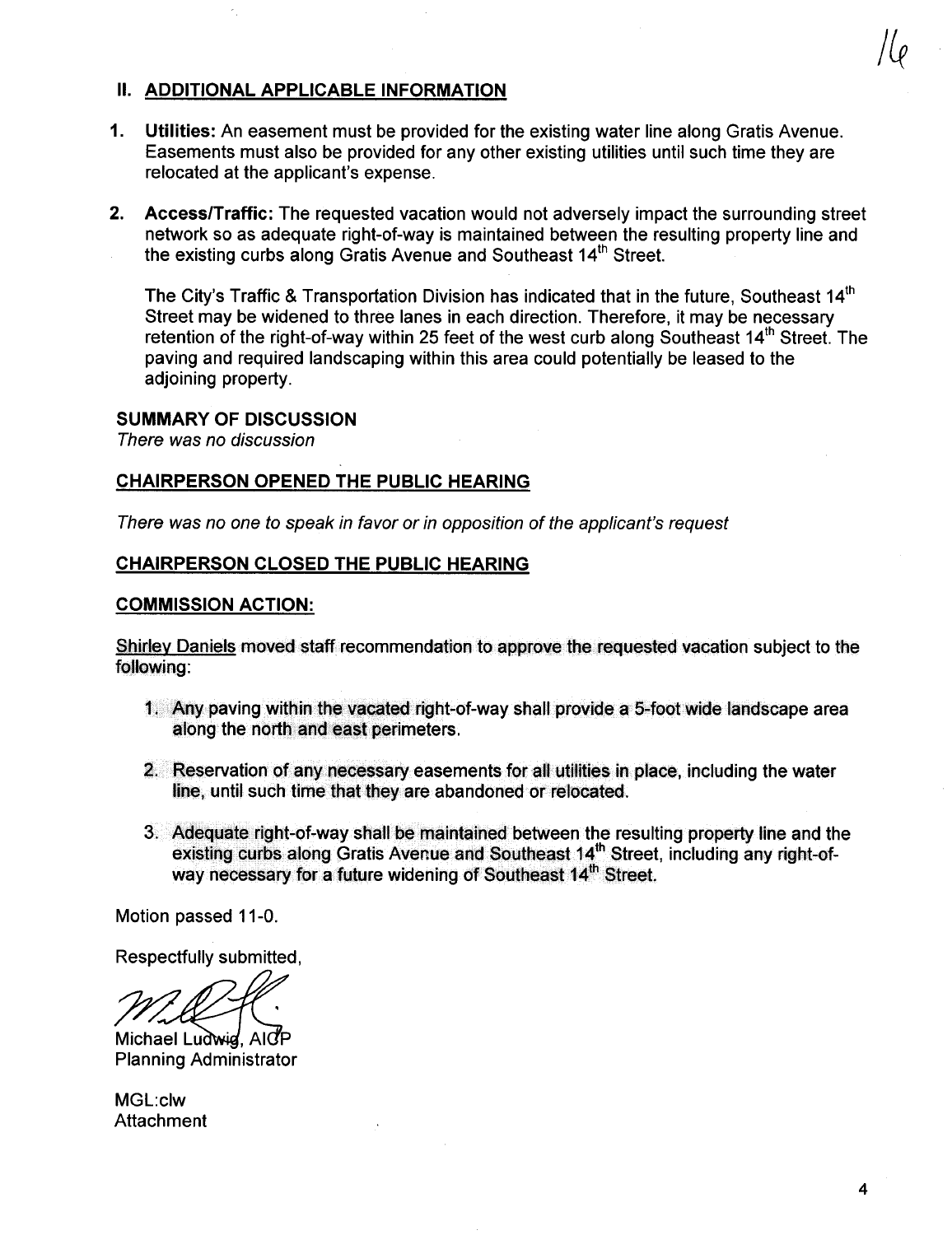| Request from Katning, Inc. (owner) 2102 Southeast 14 <sup>th</sup> Street, represented by                                                                                                                                                                                                                                                                                                                                                                              |                                                                                                                                        |          |  |          |              |                      |              | File #       |  |            |
|------------------------------------------------------------------------------------------------------------------------------------------------------------------------------------------------------------------------------------------------------------------------------------------------------------------------------------------------------------------------------------------------------------------------------------------------------------------------|----------------------------------------------------------------------------------------------------------------------------------------|----------|--|----------|--------------|----------------------|--------------|--------------|--|------------|
| Timothy Neugent, for vacation of an irregular shaped segment of right-of-way from the<br>south edge of Gratis Avenue extending from Southeast 14th Street to a point<br>approximately 115 feet to the west.                                                                                                                                                                                                                                                            |                                                                                                                                        |          |  |          |              |                      | 11-2012-1.19 |              |  |            |
| Approval for vacation of an irregular shaped segment of right-of-way from the south edge<br><b>Description</b><br>of Gratis Avenue extending from Southeast 14 <sup>th</sup> Street to a point approximately 115 feet to<br>of Action<br>the west, to allow for an ongoing encroachment of a vehicle display lot that occurred circa<br>2001. The proposed segment of right-of-way is entirely south of the existing travelled width<br>and sidewalk in Gratis Avenue. |                                                                                                                                        |          |  |          |              |                      |              |              |  |            |
| 2020 Community<br><b>Character Plan</b>                                                                                                                                                                                                                                                                                                                                                                                                                                | Commercial: Auto-Oriented Small-Scale Strip Development                                                                                |          |  |          |              |                      |              |              |  |            |
| Horizon 2035<br>Transportation Plan                                                                                                                                                                                                                                                                                                                                                                                                                                    | SE 14 <sup>th</sup> Street from E 15 <sup>th</sup> Street Extension to Park Avenue to widen from<br>4 lanes divided to 6 lanes divided |          |  |          |              |                      |              |              |  |            |
| <b>Current Zoning District</b>                                                                                                                                                                                                                                                                                                                                                                                                                                         | "C-2" General Retail and Highway Oriented Commercial District                                                                          |          |  |          |              |                      |              |              |  |            |
| "C-2" General Retail and Highway Oriented Commercial District<br><b>Proposed Zoning District</b>                                                                                                                                                                                                                                                                                                                                                                       |                                                                                                                                        |          |  |          |              |                      |              |              |  |            |
| <b>Consent Card Responses</b>                                                                                                                                                                                                                                                                                                                                                                                                                                          |                                                                                                                                        | In Favor |  |          | Not In Favor | Undetermined         |              | % Opposition |  |            |
| Inside Area                                                                                                                                                                                                                                                                                                                                                                                                                                                            |                                                                                                                                        | 2        |  |          | O            |                      |              |              |  |            |
| Outside Area                                                                                                                                                                                                                                                                                                                                                                                                                                                           |                                                                                                                                        |          |  |          |              |                      |              |              |  |            |
| <b>Plan and Zoning</b><br><b>Commission Action</b>                                                                                                                                                                                                                                                                                                                                                                                                                     |                                                                                                                                        | Approval |  | $11 - 0$ |              | Required 6/7 Vote of |              | Yes          |  | <b>N/A</b> |
|                                                                                                                                                                                                                                                                                                                                                                                                                                                                        | Denial                                                                                                                                 |          |  |          |              | the City Council     |              |              |  |            |

 $\sim \omega_{\rm c}$ 



 $\sim 10^{-10}$ 

 $\mathcal{A}^{\pm}$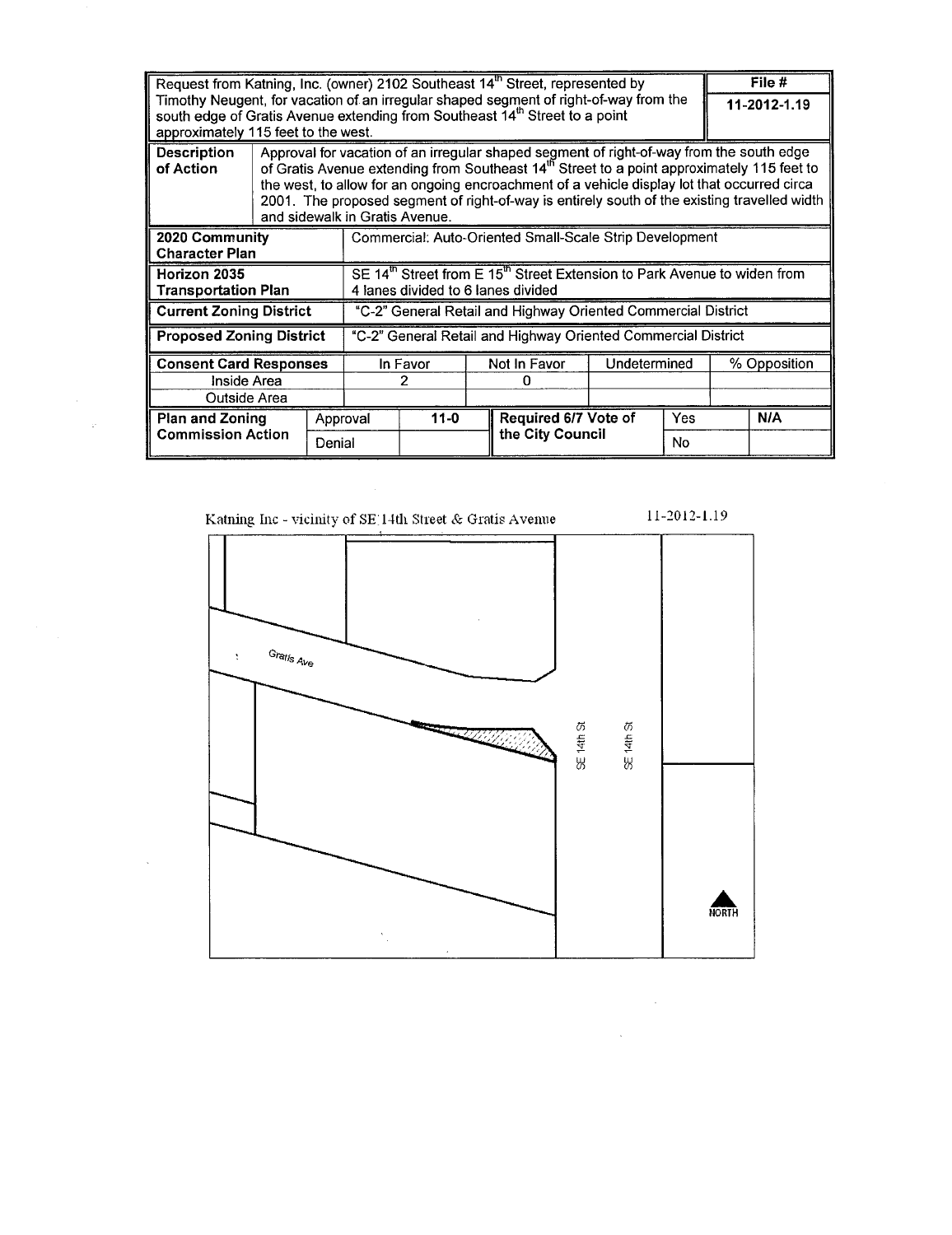Hem 11-2012-1.19 Date (am not) in favor of the request.  $1$  (and) (Circle One) **Print Name Signature** Address Reason for opposing or approving this request may be listed below:  $\hat{\mathcal{L}}$  $\ddot{\phantom{a}}$  $\mathcal{L}_{\mathcal{A}}$  .  $H_{\text{temp}}$   $(1 - 302 - 1.19)$ Date I (am) (am not) in favor of the request. oncle LL (Circle One) Print Name Signature Address Reason for opposing or approving this request may be listed below: Ä بحمكم ec r <u>p</u> حند  $\sqrt{2}$ own  $\boldsymbol{\eta}$